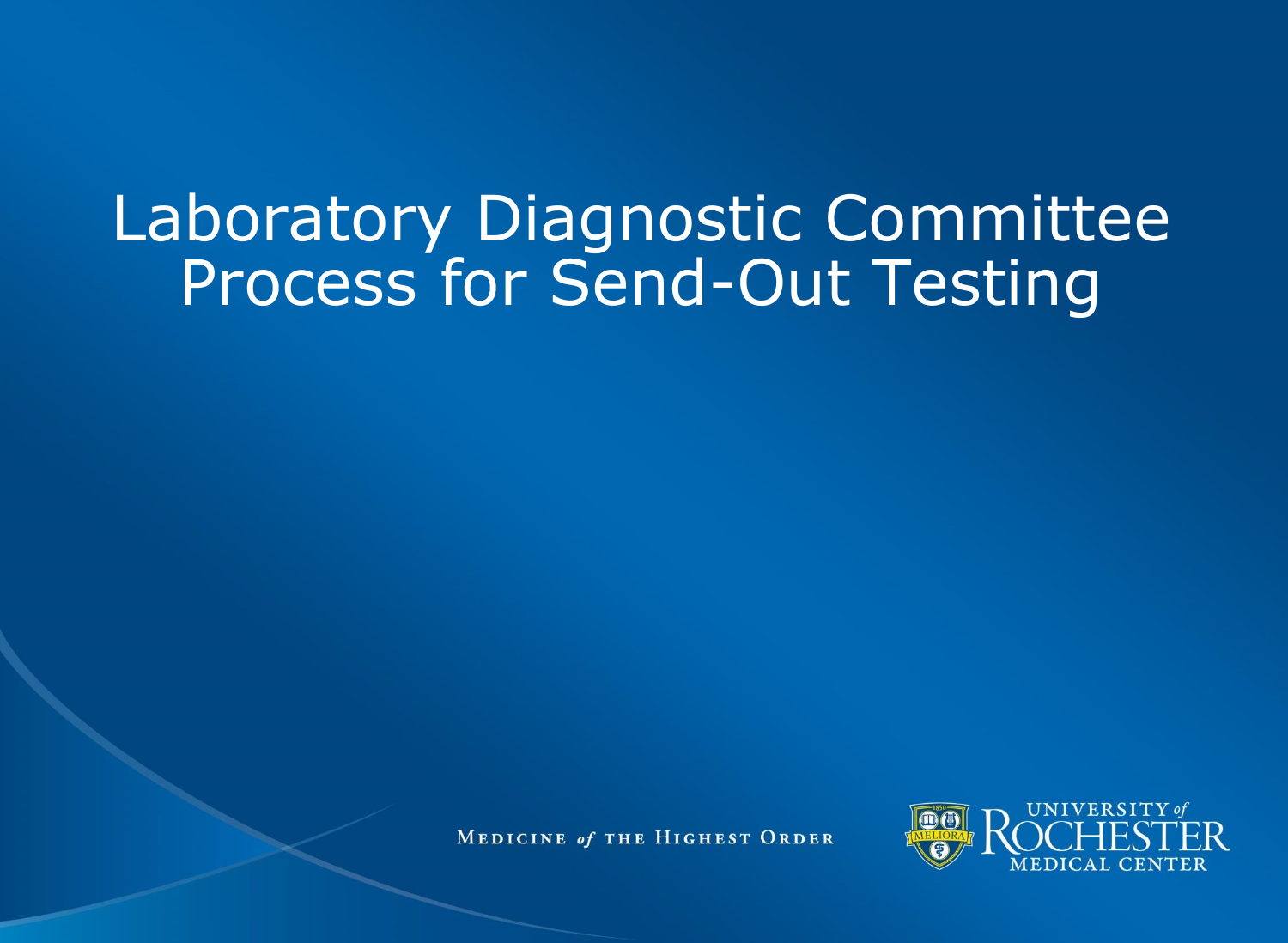# **Laboratory Diagnostics Committee (LDC)**

#### **Membership:**

- UR Medicine Labs physicians and clinical laboratory scientists considered experts in their fields.
- Clinical subspecialties with high test utilization are represented. (Endocrinology, Genetics, Infectious Disease, GI, Neurology, OB/GYN, Oncology, etc.)

#### **Committee Actions:**

- Review individual requests for reference tests that are of unclear, controversial, or poorly proven clinical value (Off-Formulary).
- Periodically review reference laboratory test menu and reference test ordering patterns.
- Continually review assignment of reference tests to restricted categories.
- Supports a policy that maximizing clinical utility of reference testing within the constraints of healthcare costs.

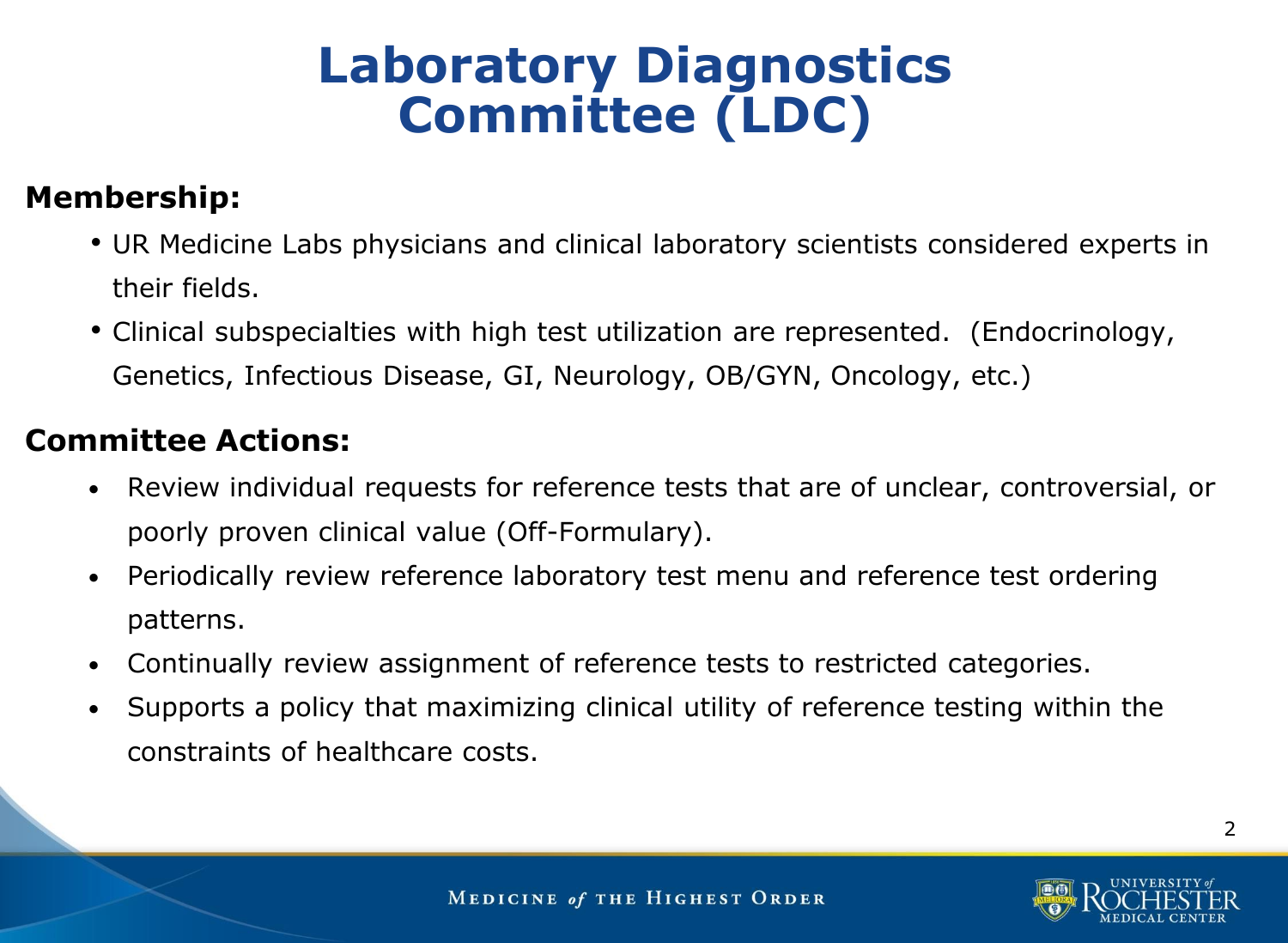### **LDC Reference Test Policy**

**Purpose:** To establish guidelines for ordering restricted tests.

**Tier 1 (Unrestricted)** Tests available to all providers

**Tier 2 (Restricted)** Tests restricted to board-certified, subspecialtytrained physicians holding Medical Staff Privileges at Strong Memorial or Highland Hospitals

**Tier 3 (Off Formulary)** Testing not available due to unclear, controversial, or poorly proven clinical value. LDC approval needed to order test

**MEDICINE of THE HIGHEST ORDER** 

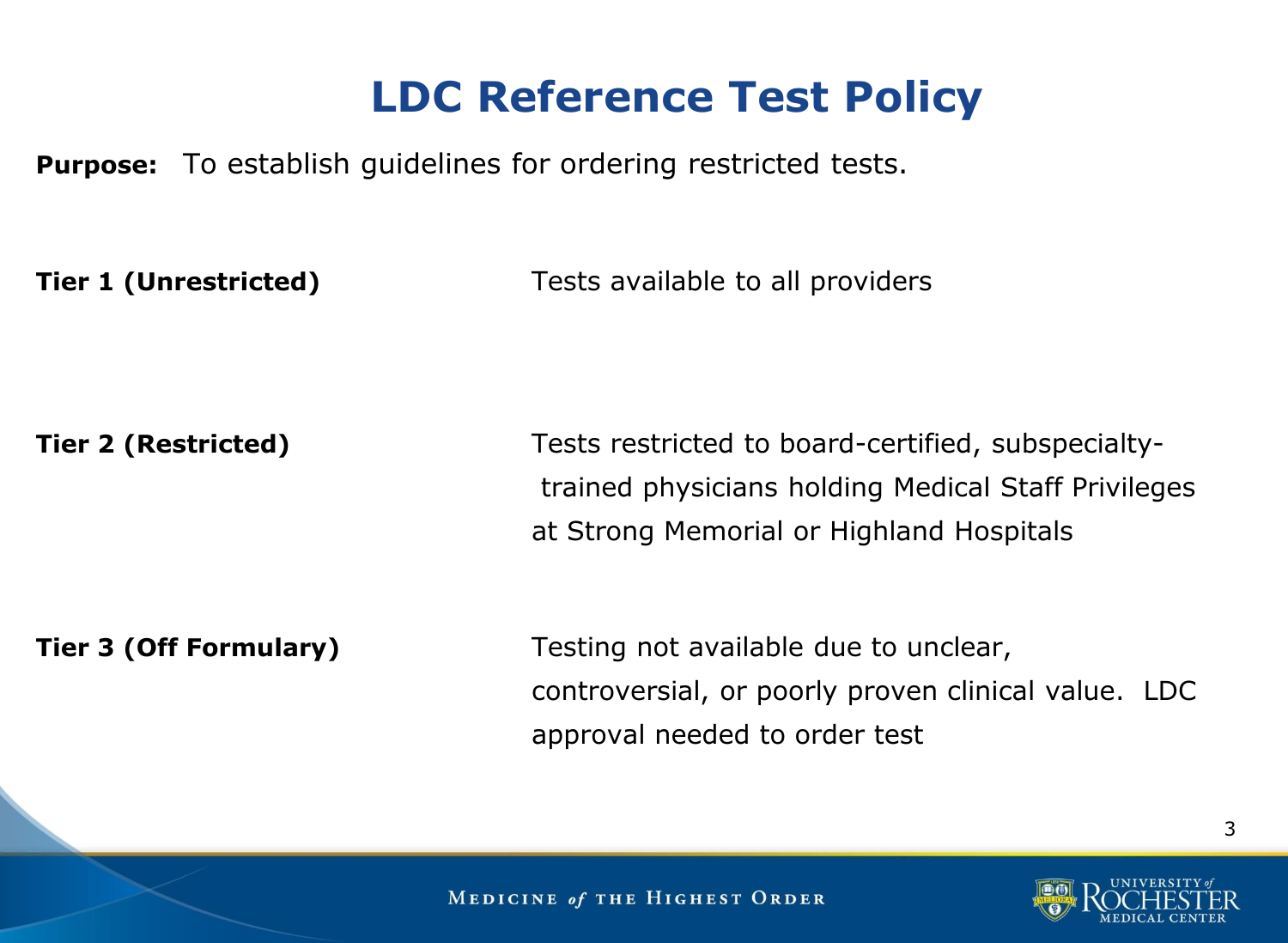#### **Processing a Send-Out Laboratory Test Request**



MEDICINE of THE HIGHEST ORDER

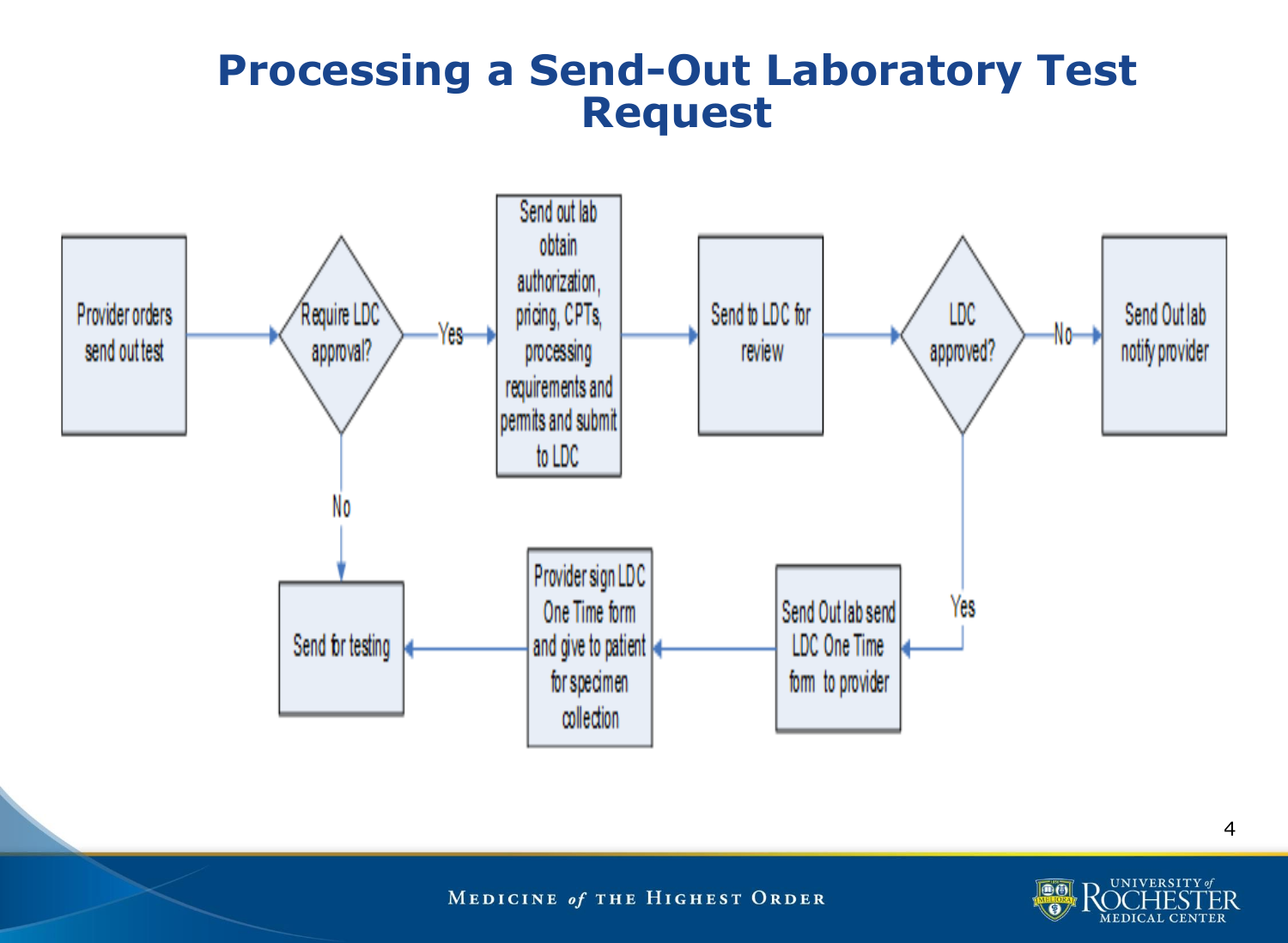## **Tier II – Restricted Reference Lab Testing**

Restricted tests are identified in the Test Index/Formulary. These tests can be ordered by board-certified, subspecialty-trained providers holding Medical Staff Privileges at Strong Memorial or Highland Hospital *without* preapproval.

• Physicians must request to be added to the list of providers approved to order Tier II Restricted tests. If you are a board-certified, subspecialty-trained provider holding Medical Staff Privileges at Strong Memorial or Highland Hospital and would like to be added to the approval list send an e-mail to

[LaboratoryDiagnosticsCommittee@urmc.Rochester.edu](mailto:LaboratoryDiagnosticsCommittee@urmc.Rochester.edu) stating that you would like to be added to the Restricted Send-Out list.

- Once added to the approval list, the provider will have access to restricted reference lab tests in eRecord.
- 5 • Fellows, Residents and Genetic Counselors are not authorized to order Restricted and Off-Formulary tests.

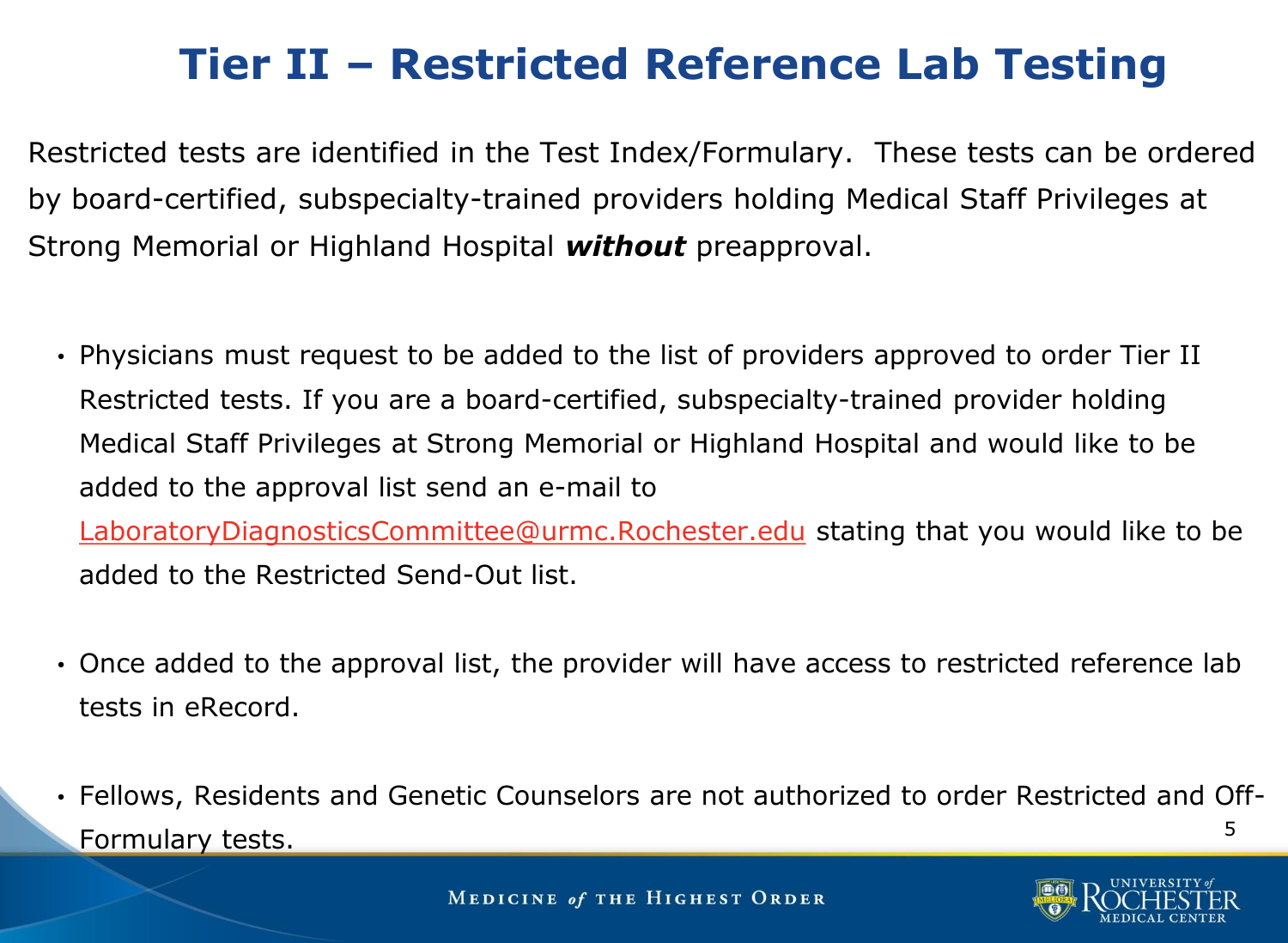### **Test Index "Restricted Test" notice**